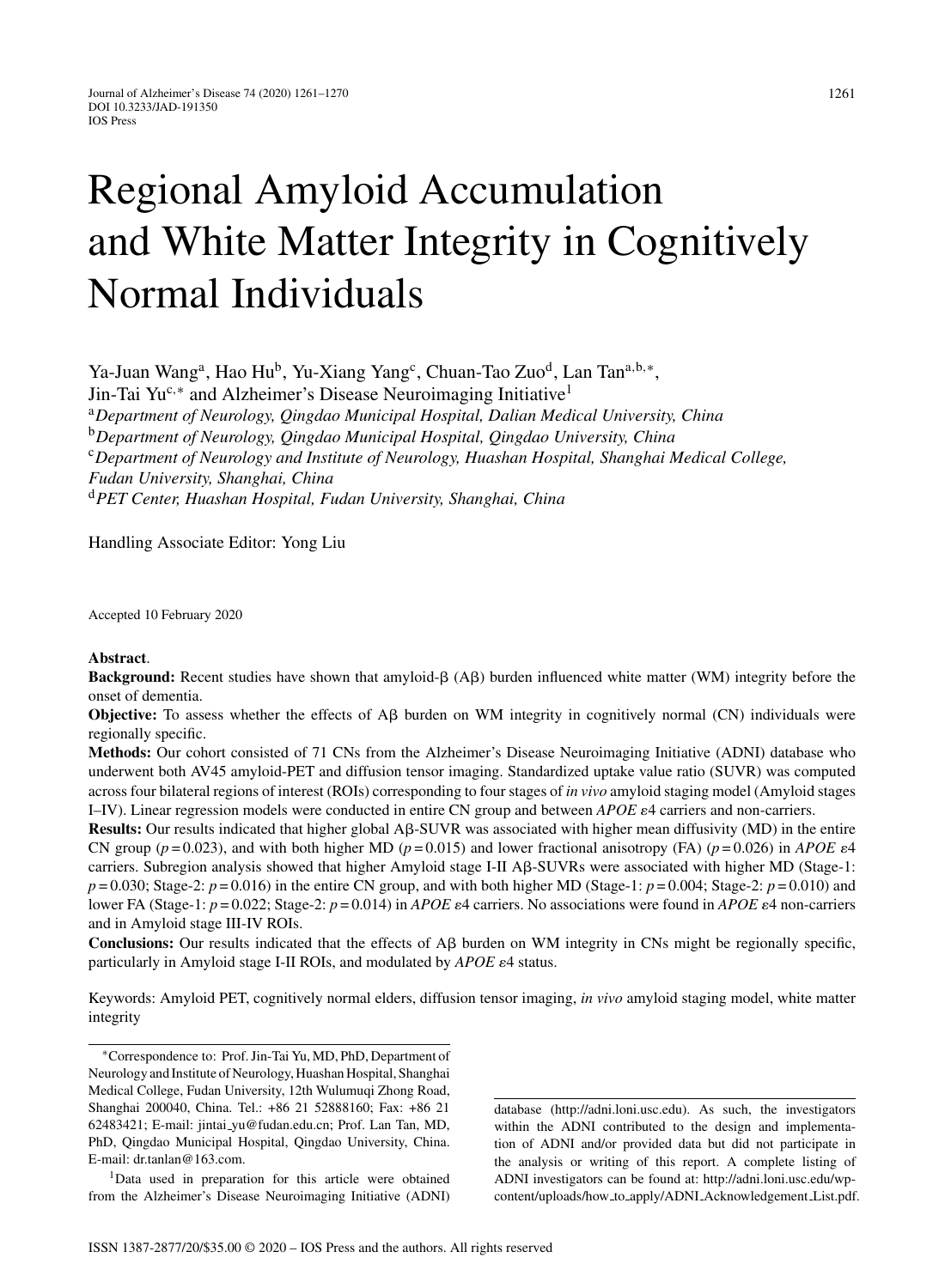## **INTRODUCTION**

Amyloid- $\beta$  (A $\beta$ ) deposition in Alzheimer's disease (AD) can be detected by amyloid PET preceding the onset of cognitive decline by several decades [1, 2]. In addition, diffusion tensor imaging (DTI) studies demonstrate loss of white matter (WM) integrity in AD starting from the preclinical phase [3–7]. Increased mean diffusivity (MD) and decreased fractional anisotropy (FA) on DTI are regarded as biomarkers reflecting the loss of axons and myelin in the WM [8, 9]. Previous studies have investigated the relationships between  $A\beta$  deposition and WM integrity in the preclinical phase of AD. In a cohort of non-demented elders, two studies reported similar findings that subjects with lower cerebrospinal fluid  $(CSF)$  A $\beta$  level showed higher MD and lower FA on DTI [10, 11].

Since the CSF levels of  $A\beta$  failed to show spatial difference of  $A\beta$  deposition, subsequent researches have examined the relationships between neuroimaging of  $A\beta$  deposition and WM integrity using amyloid PET [12, 13]. However, results have been inconsistent. For instance, one study found that an increase of neocortical Aß burden assessed by amyloid PET was associated with an increase of MD in cognitive normal (CN) adults [12], whereas another study failed to find such an effect when assessing global  $A\beta$  level that are commonly used for classifying subjects into  $\text{A}\beta$ -positive or negative [13]. Based on these findings, we hypothesized that the associations between A $\beta$  load and WM integrity in the asymptomatic phase of AD would be regionally specific.

Up to now, both autopsy [14–16] and PET [17] evidence have suggested that the ordering of regional  $A\beta$ deposition followed a relatively consistent pattern. The deposition of  $A\beta$  plaques starts from the basal temporal and medial frontal cortices, then spreads to the rest of associative neocortices, primary sensorymotor regions and medial temporal areas, and lastly the striatum. Grothe et al. defined these brain regions as Amyloid stages I, II, III, and IV, respectively [18]. Of the regions mentioned as showing loss of WM integrity in persons with  $\text{A}\beta$  accumulation, the neocortices are most relevant [12, 19], which are the first to develop Aß pathology and correspond to Amyloid stages I and II [18].

In our study, we investigated the possible associations between  $\text{AB}$  deposition assessed by AV45 amyloid PET and WM microstructure assessed by DTI in cognitively normal (CN) individuals from the Alzheimer's Disease Neuroimaging Initiative

(ADNI) database. We assessed regional  $A\beta$  deposition in those brain regions, which are known to show increased susceptibility to  $A\beta$  pathology as defined by the *in vivo* established Amyloid staging model [18]. We hypothesized that the possible associations between high  $A\beta$  load and loss of WM integrity only existed in those neocortical regions corresponding to Amyloid stages I and II. Furthermore, we explored whether the possible associations were influenced by *APOE* genotypes.

#### **MATERIALS AND METHODS**

#### *Study subjects and ADNI database*

All participants recruited in our study were from the ADNI (ADNI-2 and ADNI-GO) cohort. The ADNI was a public-private partnership, which was led by principal investigator Michael W. Weiner, MD. Established in 2003, the ADNI aims to track the progression of mild cognitive impairment (MCI) and early AD using PET, magnetic resonance imaging (MRI), other biological markers, as well as neuropsychological and clinical assessment. Till now, the ADNI database has recruited over 1,500 individuals from no less than 50 sites across Canada and America. All participants provided written informed consent. More information can be found at [http://www.adni](http://www.adni-info.org)info.org. In our study, we restricted the present analyses to CN individuals whose data of AV45 amyloid-PET, DTI, WM hyperintensities (WMH) volume, and*APOE*genotype were available. Detailed descriptions of inclusion and exclusion criteria for CN individuals have been reported previously [20, 21]. Briefly, subjects were clinically categorized by ADNI centers as CN with a Mini-Mental State Examination (MMSE) scores of 24–30 where lower scores suggest more cognitive impairment (range, 0–30), and a Clinical Dementia Rating (CDR) score of 0 where lower scores indicate less cognitive impairment (range, 0–3). Subjects were assigned to the *APOE*  $\epsilon$ 4 carriers when carrying at least one *APOE* 4 allele. Finally, our study recruited 71 CN individuals, including  $23$  *APOE*  $\varepsilon$ 4 carriers and  $48$  *APOE*  $\varepsilon$ 4 non-carriers at baseline (Table 1).

# *DTI data*

DTI data was downloaded from the ADNI database. A detailed description of DTI image acquisition and processing can be found at <http://adni.loni.usc.edu/datasamples/mri/>. In brief, to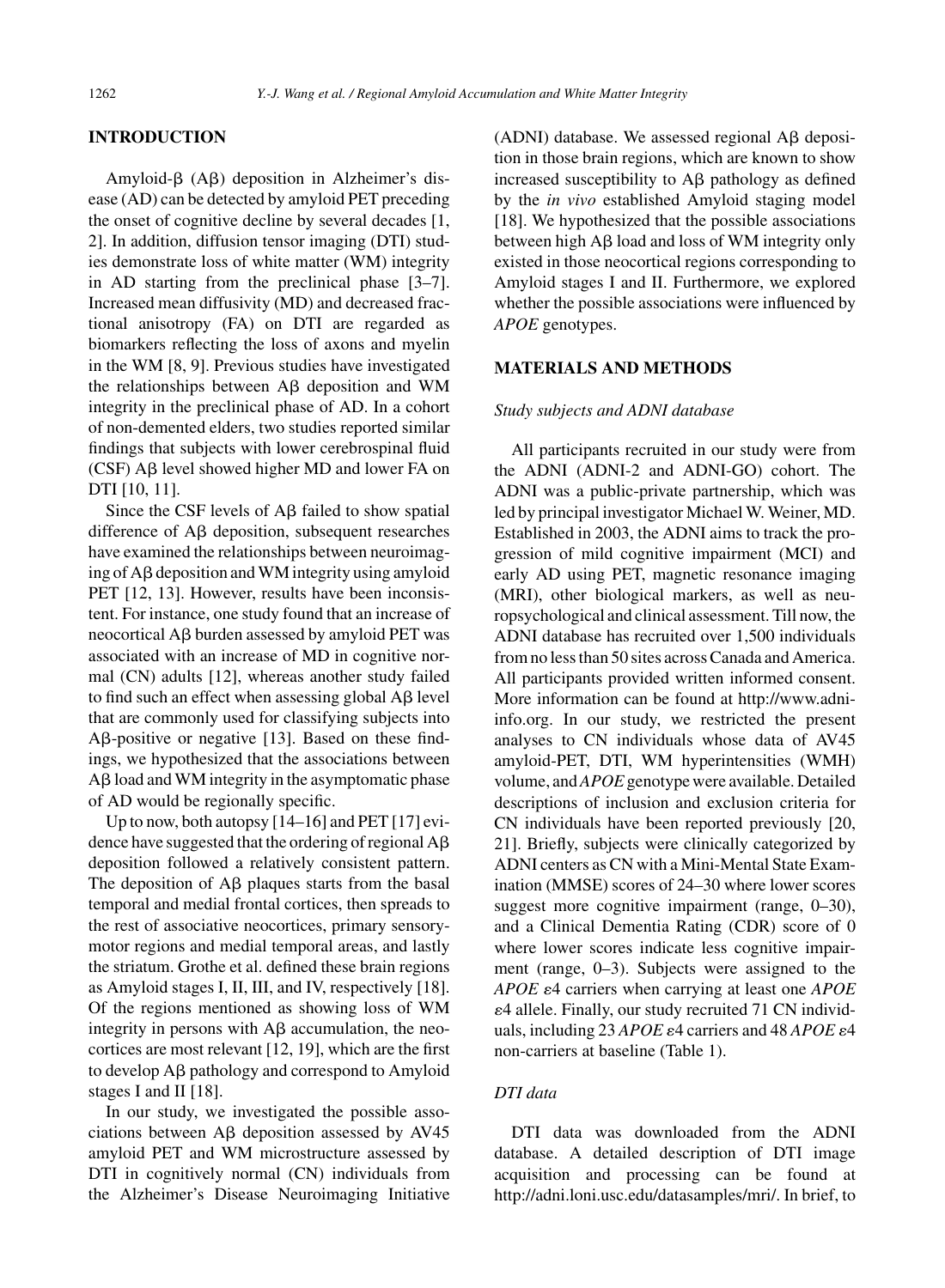| Subject disposition and demographic characteristics |                  |                            |                                     |       |  |  |  |  |  |
|-----------------------------------------------------|------------------|----------------------------|-------------------------------------|-------|--|--|--|--|--|
|                                                     | CN               | $APOE \epsilon 4$ carriers | $APOE$ $\varepsilon$ 4 non-carriers |       |  |  |  |  |  |
| n                                                   | 71               | 23                         | 48                                  |       |  |  |  |  |  |
| Age $(y)$                                           | $72.82 \pm 5.59$ | $70.82 \pm 3.79$           | $73.77 \pm 6.08$                    | 0.015 |  |  |  |  |  |
| Gender (male/female)                                | 31/40            | 8/15                       | 23/25                               | 0.430 |  |  |  |  |  |
| Education $(y)$                                     | $16.37 \pm 2.70$ | $15.57 \pm 2.64$           | $16.75 \pm 2.66$                    | 0.085 |  |  |  |  |  |
| WMH $\text{(cm}^3)$                                 | $8.94 \pm 14.72$ | $11.24 \pm 22.81$          | $7.83 \pm 8.69$                     | 0.495 |  |  |  |  |  |

Table 1 Subject disposition and demographic characteristics

Data are given as mean  $\pm$  standard deviation unless otherwise indicated. CN, cognitively normal individuals; *APOE*, Apolipoprotein. The differences in demographic characteristics between *APOE*  $\epsilon$ 4 carriers and *APOE*  $\epsilon$ 4 non-carriers were tested using t tests for continuous variables and Chi-squared tests for dichotomous variables. Bold text indicates  $p < 0.05$ .

segment WM regions of interest (ROIs), the FA image from the Johns Hopkins University (JHU) DTI atlas [22] was registered to each subject using mutual information based elastic registration algorithm which was described previously [23]. Then, the deformation was applied to the stereotaxic JHU "Eve" WM atlas labels using nearest neighbor interpolation to avoid intermixing of labels. This placed the atlas ROIs in the same coordinate space as our DTI maps. Finally, fifty-two WM ROIs were determined by the JHU white-matter tractography atlas. A list of the fifty-two WM ROIs can be found in Supplementary Table 1. For MD and FA on DTI are widely used biomarkers of WM integrity [8, 9], we computed average MD and FA values of the fifty-two WM ROIs for each individual as global MD and global FA, which represent the level of global WM microstructure.

# *AV45 amyloid-PET data*

AV45 amyloid-PET data was also downloaded from the ADNI database. A detailed description of PET image acquisition and processing can be found at<http://adni.loni.usc.edu/datasamples/pet/>. In our study, we assessed global and regional AV45 amyloid-PET levels separately. Firstly, we averaged  $A\beta$  tracer uptake across four cortical regions (frontal, anterior/posterior cingulates, lateral parietal, lateral  $temporal$ ) as global  $A\beta$  load that are commonly used for classifying subjects into  $A\beta$ -positive or negative [24]. And then we applied a recently proposed *in vivo* staging system of regional amyloid [18], that suggests  $A\beta$  deposition initiates in the basal temporal and medial frontal cortices (Amyloid stage I), then spreads to the rest of associative neocortices (Amyloid stage II), primary sensory-motor regions and medial temporal areas (Amyloid stage III), and lastly the striatum (Amyloid stage IV) [18]. We chose four brain regions corresponding to Amyloid stages I–IV as ROIs (shown in Fig. 1). We averaged  $\text{A}\beta$  tracer

uptake across brain regions that are included within each Amyloid stage ROI as stage-specific regional  $A\beta$  load. A list of brain regions that are included within each Amyloid stage ROI can be found in Supplementary Table 2. Finally, these mean values were normalized to the eroded WM reference region to obtain global and regional SUVR scores. The reason for choosing the eroded WM as a reference region was that reference regions containing subcortical eroded WM in cross-sectional studies appeared to be more accurate and sensitive when compared to cerebellum [25–29], and a recent study showed that WM A $\beta$  tracer uptake may be an early predictor of WM microstructure [30].

#### *Statistical analysis*

We tested the differences in demographic characteristics between *APOE*  $\varepsilon$ 4 carriers and *APOE*  $\varepsilon$ 4 non-carriers using t tests for continuous variables and Chi-squared tests for dichotomous variables. We evaluated whether increased global or regional (i.e., four ROIs corresponding to Amyloid stages I–IV) AV45 amyloid-PET SUVRs were associated with the loss of WM integrity (i.e., global MD or global FA) using linear regression models, controlling for age, gender, educational level, and *APOE*  $\varepsilon$ 4 status (Model 1). To test whether the above associations were independent of WMH volume, we further included WMH volume as a covariate (Model 2). Considering that the accurate definition of a clinically meaningful cutoff value of SUVR in CN population remains unclear [31, 32] and using different cutoff values of SUVR may result in different findings [33], our study treated the level of  $A\beta$  deposition as a continuous variable. MD, FA, and AV45 amyloid-PET SUVR scores were log transformed prior to this analysis in order to approximately fit the normal distribution. Both the log-transformed independent and dependent variables in linear regression models were converted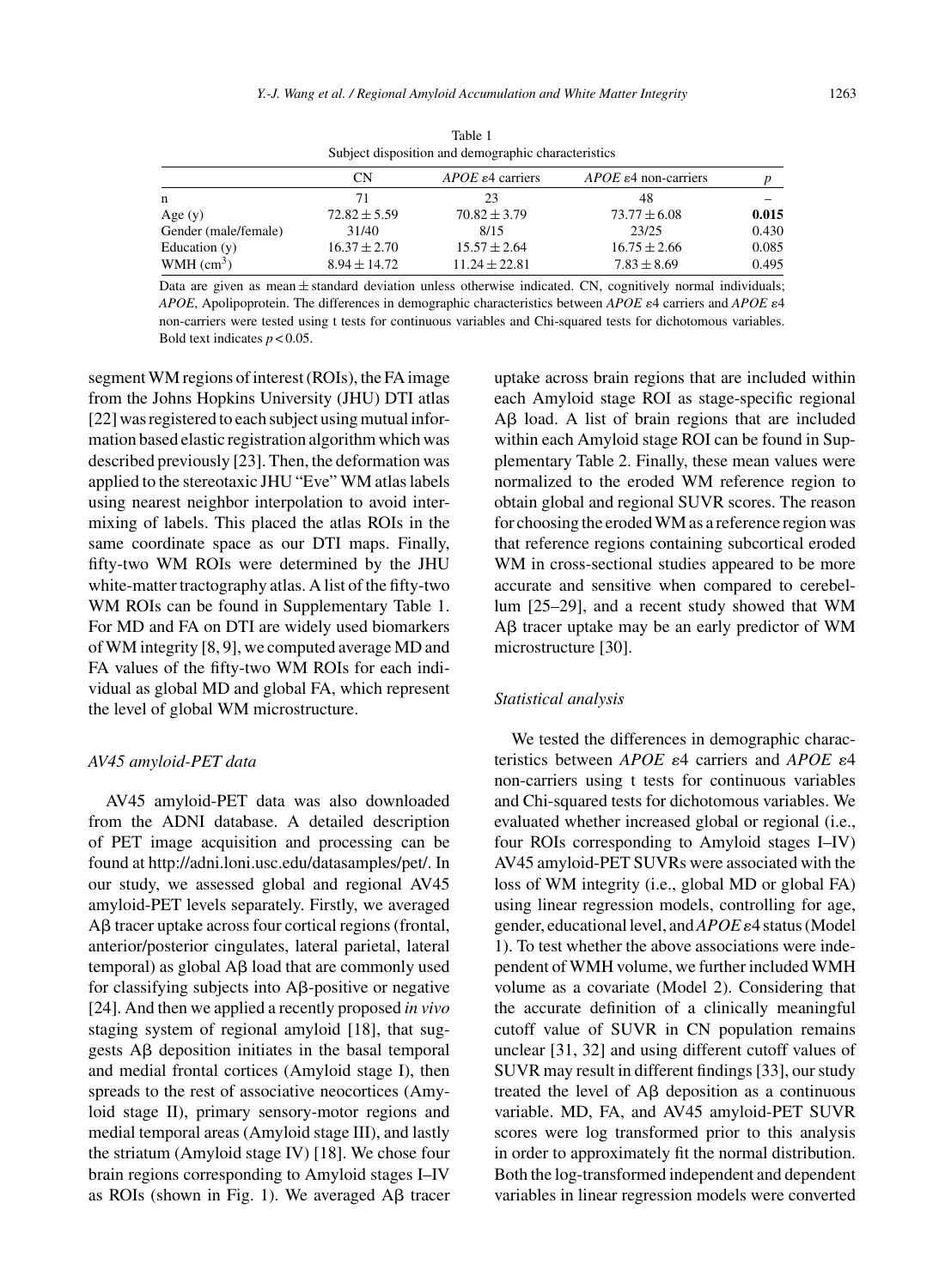

Fig. 1. Staging systems for amyloid-PET. Spatial mapping of amyloid stage-specific ROIs that were used to determine regional AV45 amyloid-PET uptake.

| Table 2 |                                            |                    |          |              |           |              |          |              |           |              |          |  |
|---------|--------------------------------------------|--------------------|----------|--------------|-----------|--------------|----------|--------------|-----------|--------------|----------|--|
|         | $AB$ burden                                | <b>Global SUVR</b> |          | Stage-1 SUVR |           | Stage-2 SUVR |          | Stage-3 SUVR |           | Stage-4 SUVR |          |  |
|         | WM integrity                               | MD                 | FA       | MD           | <b>FA</b> | MD           | FA       | MD           | <b>FA</b> | MD           | FA       |  |
|         | Whole group $(N = 71)$                     |                    |          |              |           |              |          |              |           |              |          |  |
| Model 1 | <b>B</b> coefficients                      | 0.246              | $-0.204$ | 0.234        | $-0.168$  | 0.260        | $-0.226$ | 0.129        | $-0.110$  | $-0.092$     | 0.147    |  |
|         | p                                          | 0.023              | 0.080    | 0.030        | 0.149     | 0.016        | 0.051    | 0.247        | 0.362     | 0.416        | 0.223    |  |
| Model 2 | <b>B</b> coefficients                      | 0.201              | $-0.154$ | 0.204        | $-0.136$  | 0.211        | $-0.172$ | 0.111        | $-0.089$  | $-0.037$     | 0.088    |  |
|         | p                                          | 0.045              | 0.154    | 0.039        | 0.204     | 0.035        | 0.110    | 0.28         | 0.417     | 0.726        | 0.433    |  |
|         | APOE $\varepsilon$ 4 carriers (N = 23)     |                    |          |              |           |              |          |              |           |              |          |  |
| Model 1 | <b>B</b> coefficients                      | 0.416              | $-0.405$ | 0.456        | $-0.395$  | 0.438        | $-0.442$ | 0.334        | $-0.308$  | $-0.024$     | 0.158    |  |
|         | p                                          | 0.015              | 0.026    | 0.004        | 0.022     | 0.010        | 0.014    | 0.057        | 0.099     | 0.902        | 0.437    |  |
| Model 2 | <b>B</b> coefficients                      | 0.417              | $-0.406$ | 0.462        | $-0.402$  | 0.438        | $-0.440$ | 0.334        | $-0.306$  | $-0.029$     | 0.171    |  |
|         | p                                          | 0.018              | 0.030    | 0.005        | 0.023     | 0.013        | 0.018    | 0.065        | 0.110     | 0.887        | 0.416    |  |
|         | APOE $\varepsilon$ 4 non-carriers (N = 48) |                    |          |              |           |              |          |              |           |              |          |  |
| Model 1 | <b>B</b> coefficients                      | 0.180              | $-0.118$ | 0.127        | $-0.054$  | 0.207        | $-0.152$ | 0.094        | $-0.099$  | $-0.098$     | 0.106    |  |
|         | p                                          | 0.202              | 0.431    | 0.381        | 0.722     | 0.139        | 0.306    | 0.532        | 0.529     | 0.513        | 0.505    |  |
| Model 2 | <b>B</b> coefficients                      | 0.095              | $-0.032$ | 0.057        | 0.015     | 0.118        | $-0.063$ | 0.028        | $-0.036$  | 0.069        | $-0.056$ |  |
|         | p                                          | 0.460              | 0.816    | 0.663        | 0.913     | 0.354        | 0.649    | 0.835        | 0.806     | 0.626        | 0.712    |  |

Aß, amyloid-ß; APOE, Apolipoprotein; SUVR, standard uptake value ratio; WM, white matter. Model 1: p-values are based on linear regression models controlled for age, gender, education, and *APOE* 4 genotype. Model 2: *p*-values are based on linear regression models controlled for age, gender, education, *APOE*  $\varepsilon$ 4 genotype, and WMH volume. Bold text indicates  $p$  < 0.05.

into normalized z scores. Estimated effects of AV45 amyloid-PET SUVR on WM integrity are reported as β coefficients. Since all outcome variables were converted into normalized z scores,  $\beta$  coefficients refer to standardized effects. All statistical analyses were performed using a software program (R, version 3.6.0; The R Foundation). The criterion for statistical significance was  $p < 0.05$ . We did not correct for multiple comparisons because we expected to see differences only in ROIs affected at early Amyloid stages and included later-stage ROIs as control regions.

## **RESULTS**

A total of 71 CN individuals were enrolled in our study, 40 of them were women and 31 of them were men. The mean age and education level of the entire CN cohort was  $72.82 \pm 5.59$  and  $16.37 \pm 2.70$ years, respectively (see Table 1 for sample characteristics). Of the total, 48 had no  $APOE$   $\varepsilon$ 4 allele, 22 had one, and 1 had two alleles. Subjects with at least one copy of the  $APOE$   $\varepsilon$ <sup>4</sup> allele were categorized as  $APOE \epsilon 4$  carriers, and the others were classified into non-carriers.  $APOE \varepsilon_4$  non-carriers with a mean age of  $73.77 \pm 6.08$  years were older than carriers with a mean age of  $70.82 \pm 3.79$  years ( $p < 0.05$ ). No statistical differences in gender, education, and WMH volume were found between this two groups  $(p > 0.05)$ .

In a first step, we tested the hypothesis that the increased  $\text{A}\beta$  deposition would be associated with the loss of WM integrity. We averaged  $\text{A}\beta$  tracer uptake across four cortical regions (frontal, anterior/posterior cingulates, lateral parietal, and lateral  $temporal$ ) as global  $A\beta$  load that are commonly used for classifying subjects into  $\mathsf{A}\mathsf{B}\text{-}\mathsf{positive}$  or negative [24]. Our results indicated that higher global AV45 amyloid-PET SUVR was associated with higher MD in the entire CN group  $(p=0.023)$ , and with both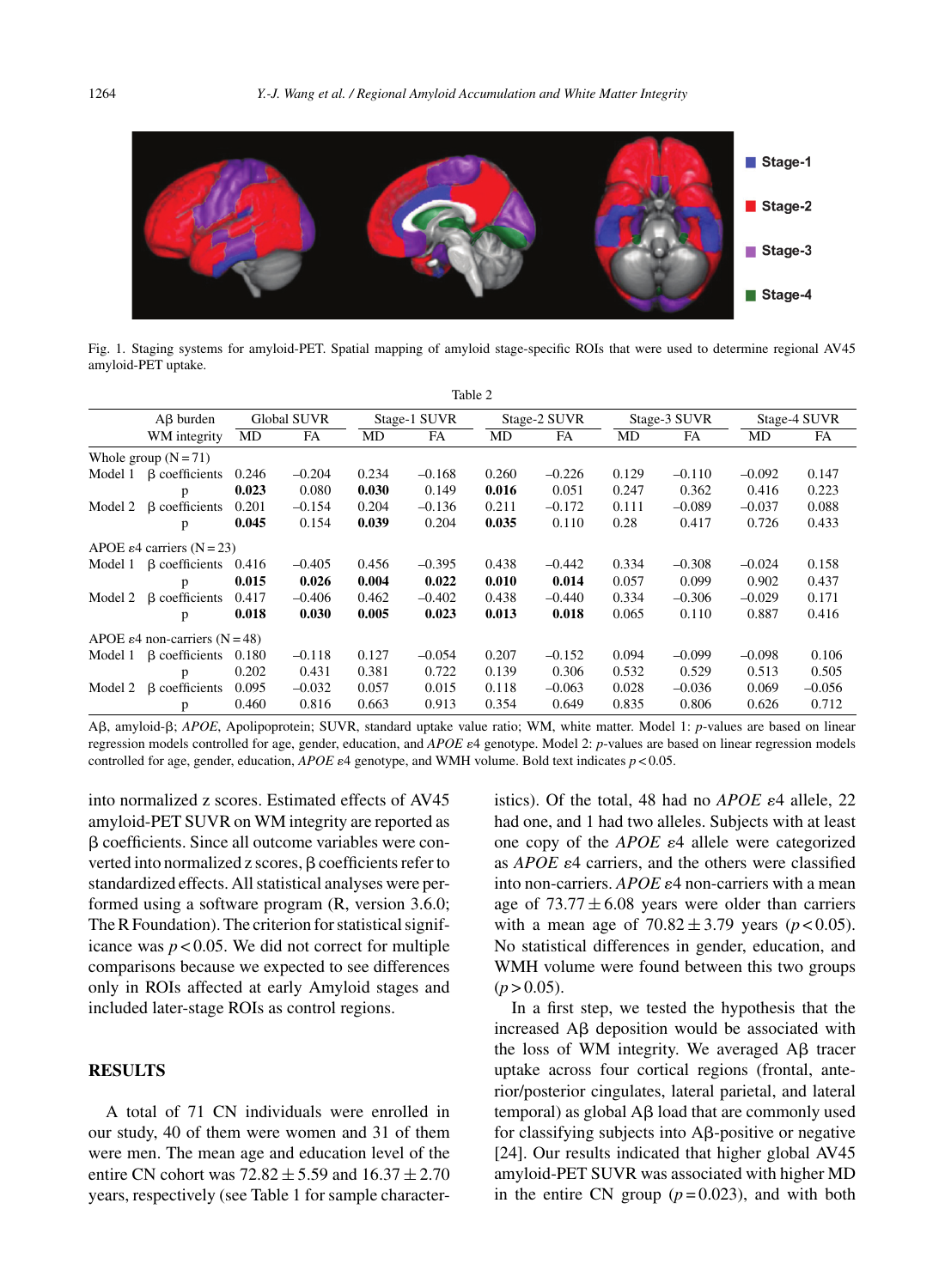higher MD ( $p = 0.015$ ) and lower FA ( $p = 0.026$ ) in *APOE*  $\varepsilon$ 4 carriers when testing via linear regression models controlled for age, gender, education, and *APOE*  $\varepsilon$ 4 genotype (see model 1 in Table 2). To test whether the above associations were independent of WMH volume, we further included WMH volume as a covariate and the results did not alter (see model 2 in Table 2).

We next tested whether the effects of  $A\beta$  deposition on WM integrity were regionally specific. For this, we assessed the AV45 amyloid-PET SUVR within four brain regions corresponding to Amyloid stages I–IV  $(Fig. 1)$  that recapitulate the spatial A $\beta$ -spreading pattern from early-to-late-stage  $\text{A}\beta$  pathology [18]. The subregion analysis showed that the above positive findings only existed within regions corresponding to Amyloid stages I-II, which indicated that the higher regional AV45 amyloid-PET SUVRs in stage-1 and stage-2 ROIs were associated with higher MD (Stage-1: *p* = 0.030; Stage-2: *p* = 0.016) in the entire CN group, and with both higher MD (Stage-1:  $p = 0.004$ ; Stage-2: *p* = 0.010) and lower FA (Stage-1: *p* = 0.022; Stage-2:  $p = 0.014$ ) in *APOE*  $\varepsilon$ 4 carriers when controlling for age, gender, education, and  $APOE \varepsilon 4$ genotype (see model 1 in Table 2). When additionally controlling for WMH volume, these above associations remained fully consistent again (see model 2 in Table 2).

There were no significant associations in  $APOE \epsilon 4$ non-carriers or in regions corresponding to Amyloid stages III-IV. The associations of global and regional  $A\beta$  deposition with MD and FA were shown in Figs. 2 and 3, respectively. Detailed  $\beta$  coefficients and *p*values in total CN group including  $APOE \epsilon 4$  carriers and *APOE*  $\varepsilon$ 4 non-carriers were listed in Table 2.

# **DISCUSSION**

Here, we adopted a hierarchical model of *in vivo* amyloid staging proposed by Grothe and colleagues [18] and applied it to explore possible associations of



Fig. 2. Associations of global and regional Aß burden with MD assessed by DTI. Global and regional (i.e., four ROIs corresponding to Amyloid stages I–IV) AV45 amyloid-PET SUVRs for each subject were plotted on the X axis, and MD for each subject assessed by DTI was plotted on the Y axis. AV45 amyloid-PET SUVR scores and MD were log transformed prior to this analysis in order to approximately fit the normal distribution. Both the log-transformed independent and dependent variables in linear regression models were converted into normalized z scores. The regression line is drawn separately for *APOE*  $\epsilon$ 4 carriers and *APOE*  $\epsilon$ 4 non-carriers for ease of comparison. A $\beta$ , amyloid- $\beta$ ; ROI, region of interest; SUVR, standard uptake value ratio.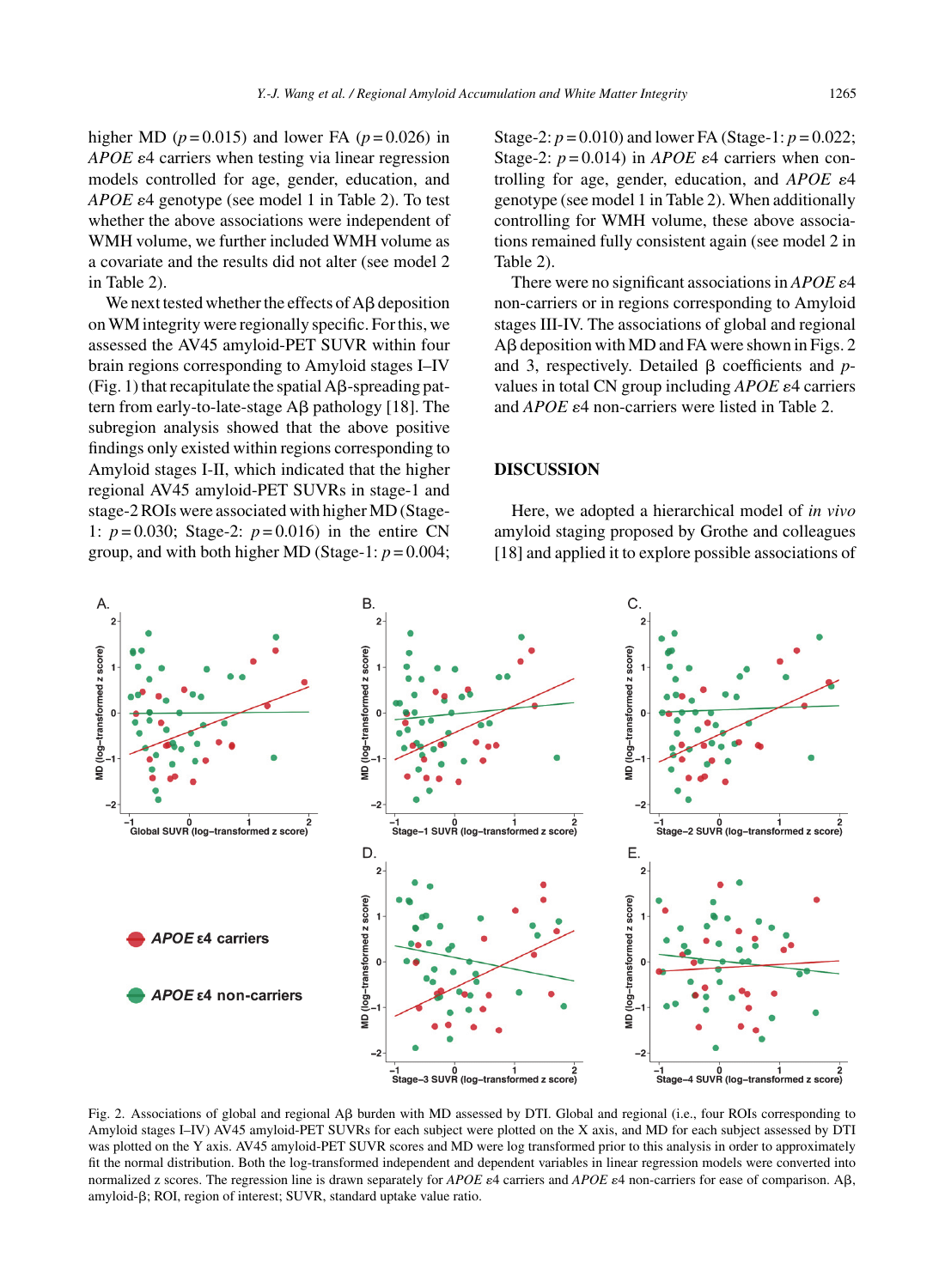

Fig. 3. Associations of global and regional Aβ burden with FA assessed by DTI. Global and regional (i.e., four ROIs corresponding to Amyloid stages I–IV) AV45 amyloid-PET SUVRs for each subject were plotted on the X axis, and FA for each subject assessed by DTI was plotted on the Y axis. AV45 amyloid-PET SUVR scores and FA were log transformed prior to this analysis in order to approximately fit the normal distribution. Both the log-transformed independent and dependent variables in linear regression models were converted into normalized z scores. The regression line is drawn separately for *APOE*  $\epsilon$ 4 carriers and *APOE*  $\epsilon$ 4 non-carriers for ease of comparison. A $\beta$ , amyloid- $\beta$ ; ROI, region of interest; SUVR, standard uptake value ratio.

A $\beta$  deposition assessed by AV45 amyloid-PET with WM microstructure assessed by DTI in a cohort of CN individuals from the ADNI database. Our results indicated that: 1) the effects of  $A\beta$  load on WM integrity were regionally specific: basal temporal and medial frontal cortices, and the remaining associative neocortices (Amyloid stage I-II), which were the first to develop  $A\beta$  pathology, showed greater effects than primary sensory-motor regions and medial temporal areas, and the striatum (Amyloid stage III-IV), which only accrued  $\text{A}\beta$  plaques during symptomatic phase of AD; and 2) the aforementioned effects only existed in  $APOE \epsilon 4$  carriers, which indicated that the effects of  $A\beta$  load on WM integrity were modulated by *APOE* ε4 status.

Our results provided supportive evidence for recent findings, which demonstrated that increased  $\text{A}\beta$  load was associated with the loss of WM integrity before the onset of dementia [10–13]. A preliminary study by Kalheim et al. compared subjects with low  $(A\beta)$ positive) and normal CSF  $\overrightarrow{AB}$  (A $\overrightarrow{B}$  negative) in a

cohort of non-demented elders consisting of MCI or subjective cognitive decline (SCD) and found that increased MD in subjects with low CSF A $\beta$  [10]. Another study compared FA on DTI between subjects with higher Aβ load (Aβ positive, Amyloid PET  $SUVR > 1.69$ ) and subjects with lower A $\beta$  load (A $\beta$ negative, Amyloid PET SUVR < 1.40) in a cohort of non-demented elders consisting of CN and MCI subjects. They found that higher  $A\beta$  burden was associated with lower FA in the presence of neurodegeneration (by hippocampal atrophy on MRI and hypometabolism on fluorodeoxyglucose PET) [13]. However, previous studies grouped participants into "A $\beta$  positive" and "A $\beta$  negative" based on CSF A $\beta$ level or global A $\beta$  deposition on amyloid PET [10, 13], which might fail to explore whether the effects of  $A\beta$  load on WM integrity showed regional differences. In addition, since conventionally defined " $A\beta$  positive" usually corresponds to relatively late stages of  $\text{A}\beta$  pathology [31, 34], previous studies [10, 13] might fail to explore the potential associations

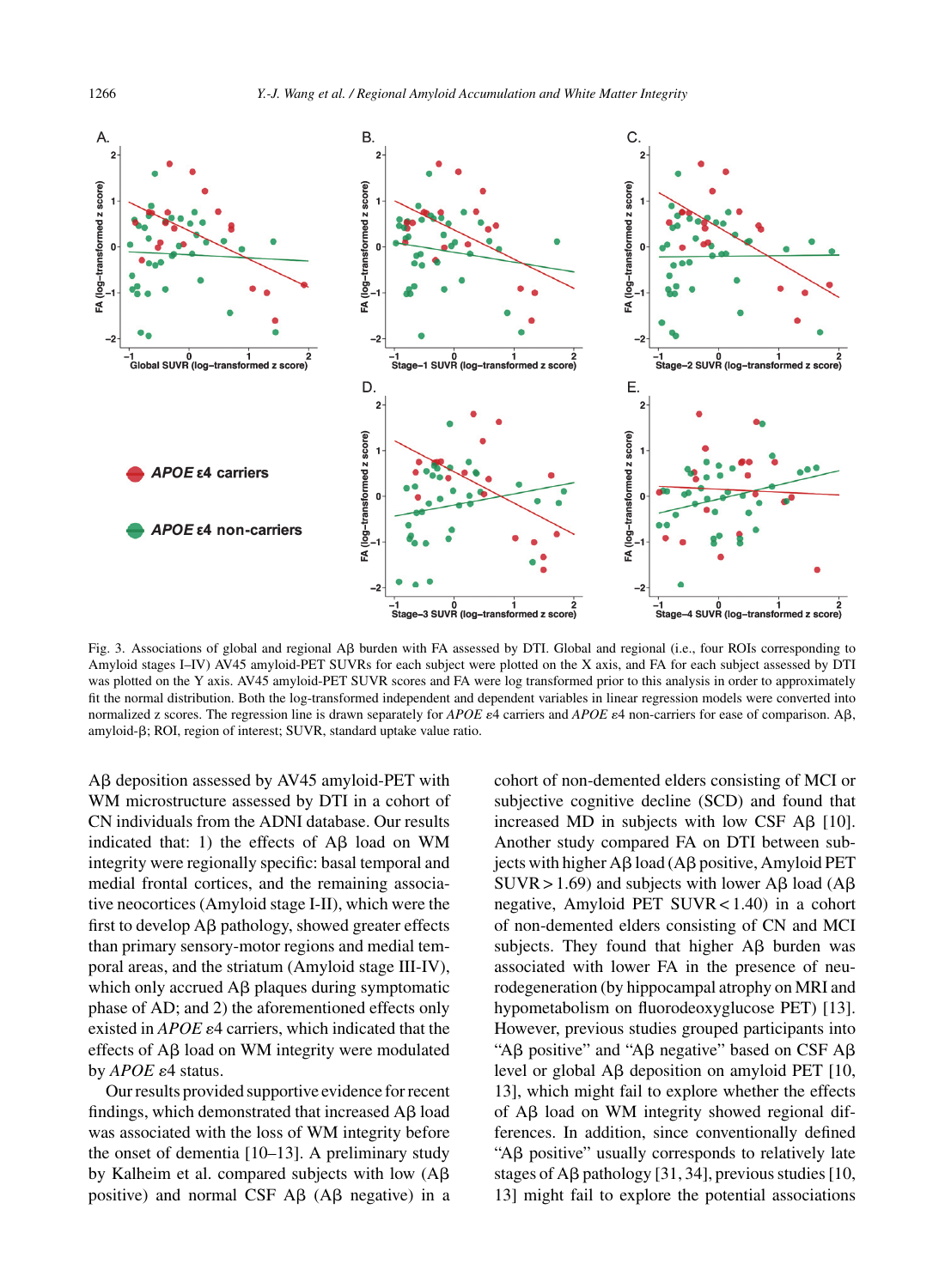between early stages of  $A\beta$  pathology and WM integrity.

In our study, we treated the level of  $A\beta$  deposition as a continuous variable, considering that the accurate definition of a clinically meaningful cutoff value of SUVR in CN population remains unclear [31, 32] and using different cutoff values of SUVR might result in different findings [33]. Compared with previous studies, our study could detect the early stages of A $\beta$  pathology below the threshold of conventionally defined "A $\beta$  positive" by treating the level of A $\beta$  load as a continuous variable.

We explored whether the potential associations between A $\beta$  load and WM integrity showed regional differences by assessing regional AV45 amyloid-PET SUVR within four brain regions that recapitulate the spatial Aß-spreading pattern from early-to-late-stage  $\text{A}\beta$  pathology [18]. Our results indicated that the higher regional AV45 amyloid-PET SUVRs in stage-1 and stage-2 ROIs were associated with higher MD in the entire CN group, and with both higher MD and lower FA in *APOE* ε4 carriers. We selected later-stage ROIs (Amyloid stage III-IV) as control regions and did not find any associations between  $A\beta$  load and WM integrity in stage-3 and stage-4 ROIs. Although the p-value of stage-3 SUVR in the regression model regarding MD for the *APOE*  $\varepsilon$ 4 carriers subgroup approached the significance level ( $p = 0.065$ ), we did not find any associations between stage-3 SUVR and MD/FA in the entire CN group and the association between stage-3 SUVR and MD in the *APOE*  $\varepsilon$ 4 carriers subgroup also failed to achieve the significant level  $(p<0.05)$ . These findings suggested that the associations between  $\text{A}\beta$  load and WM integrity in brain regions corresponding to Amyloid stages I-II were more significant than those in brain regions corresponding to Amyloid stages III-IV. The results were also in agreement with previous reports that  $A\beta$ deposition in neocortices, which correspond to Amyloid stages I-II, was associated with WM integrity in CN individuals [12, 19]. Since Amyloid stages I-II ROIs *in vivo* correspond to Thal amyloid phase 1 at autopsy [14], the similar findings in our study and previous studies [12, 19] suggested that the associations between  $\text{A}\beta$  accumulation and WM integrity starting from a very early stage and WM integrity assessed by DTI may be an early marker of  $A\beta$  pathology. We restricted the present analyses to CN individuals, whereas  $\text{A}\beta$  deposition in regions corresponding to Amyloid stages III-IV started from symptomatic phase of AD, which led to reduced variability in AV45 amyloid-PET levels in these brain regions and might be the reason for the negative results. Additionally, the results of our study were required based on rather small sample size, which might attribute to the negative results as well. In our study, the p-value of stage-3 SUVR regarding MD approached the significance level. Future studies with larger sample size are needed to explore the effect of  $A\beta$  deposition in laterstage ROIs (Amyloid stage III-IV) on WM integrity in a mixed population consisting of CN, MCI and AD patients. The association between Stage-3 SUVR and MD/FA may be stronger on a larger cohort.

Our second major finding was that increasing  $A\beta$ load in early  $\mathsf{A}\beta$ -associated brain regions, occurred only in *APOE*  $\varepsilon$ 4 carriers. We therefore hypothesized that the effect of  $A\beta$  load on WM integrity was modulated by  $APOE \varepsilon$ 4 status. This was consistent with the findings of recent studies exploring the effects of *APOE*  $\varepsilon$ 4 alleles on WM integrity. A study by Lee et al. found that *APOE*  $\varepsilon$ 4 carriers showed lower FA values in a cohort of SCD when compared with noncarriers [35]. Another study by Williams et al. [36] examined the interactive effects of vascular burden and  $APOE$   $\varepsilon$ 4 status on WM integrity in CN elders and found *APOE*  $\varepsilon$ 4 carriers had greater decline in FA when compared to non-carriers. Given the small sample size of our study, the significant associations should be interpreted cautiously.

The above findings did not alter when additionally controlling for WMH volume, suggesting that the associations between  $\text{A}\beta$  load and WM integrity were independent of WMH volume. Recent studies have indicated that small vessel disease (SVD) may play an important role in the pathology of AD [37, 38], and SVD mainly affects subcortical WM. For WMH were often thought to be one of markers of SVD [39], we hypothesized that the effects of  $A\beta$  load on WM integrity might be independent of SVD. However, WMH are only one aspect of SVD, and many other manifestations are often detected in patients with SVD (e.g., cerebral microbleeds and lacunar cerebral infarction). Future studies are needed to determine whether the relationships between  $A\beta$ load and WM integrity are mediated by SVD.

## *Limitations*

The present study has some limitations. Firstly, the sample size of the study was rather small, which may reduce the testing efficiency of whole and subgroup analyses to some extent. Secondly, majority participants in our study were relatively old (mean age: 72.82 years). Previous study indicated that middle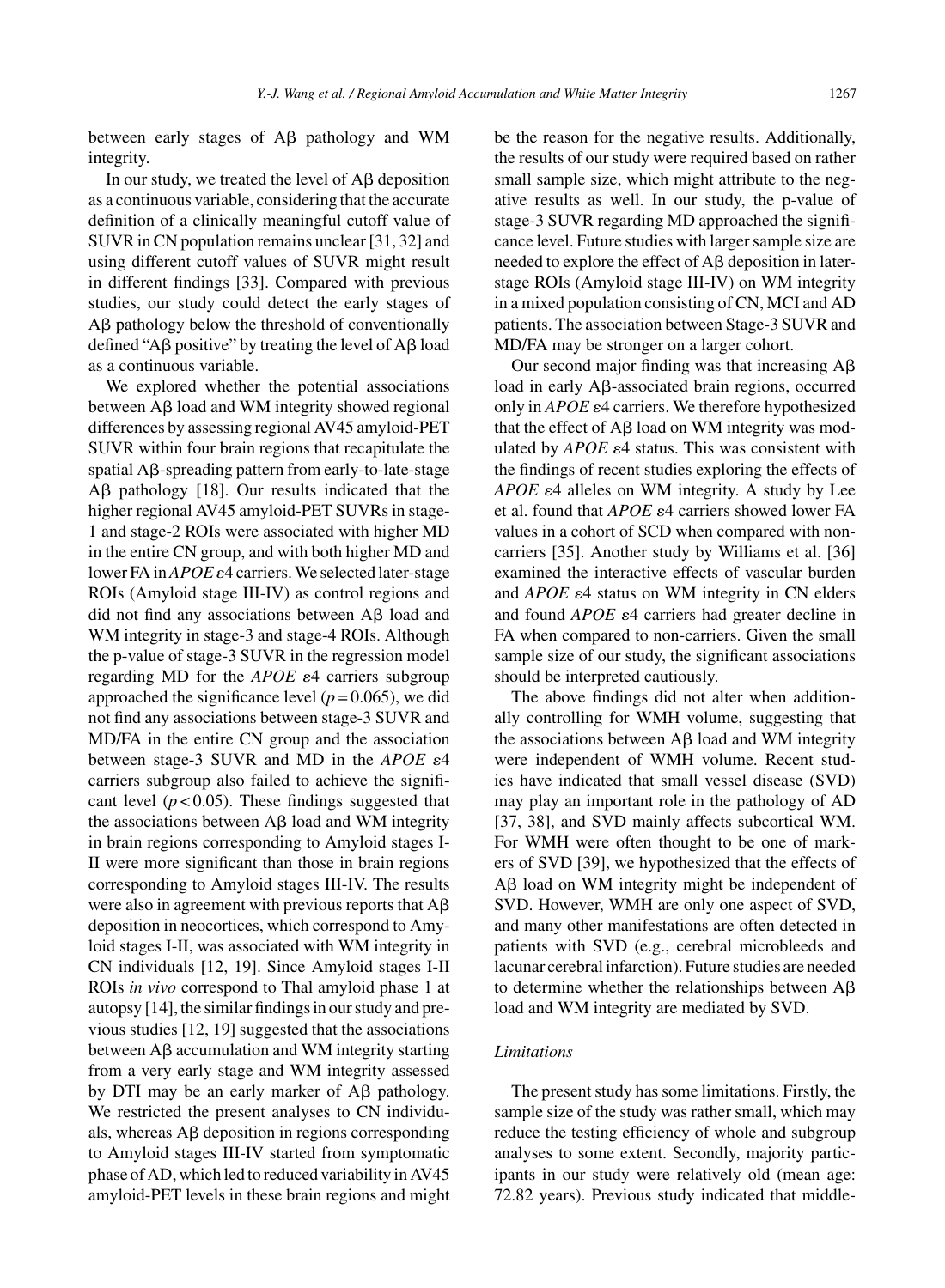aged adults may be an optimal target for early intervention. However, it remains unclear whether A $\beta$  deposition is associated with WM integrity in middle-aged adults. Thirdly, as a cross-sectional study, we did not detect longitudinal associations between  $\text{A}\beta$  load and WM integrity. Finally, the p values in our study were just on the significant edge and the associations may be stronger on a larger cohort. There is a need to conduct a follow-up study with larger sample size and broader age range in the future.

# *Conclusions*

In summary, the main finding of our current study was that increased  $\text{A}\beta$  load in basal temporal and medial frontal cortices, and the remaining associative neocortices (Amyloid stage I-II) might be associated with the loss of WM integrity in absence of cognitive impairment. The effects were more obvious with the presence of  $APOE \varepsilon 4$  alleles.

# **ACKNOWLEDGMENTS**

This study was supported by grants from the National Natural Science Foundation of China (91849126, 81571245, and 81771148), the National Key R&D Program of China (2018YFC1314700), Shanghai Municipal Science and Technology Major Project (No.2018SHZDZX01) and ZHANGJIANG LAB, Tianqiao and Chrissy Chen Institute, and the State Key Laboratory of Neurobiology and Frontiers Center for Brain Science of Ministry of Education, Fudan University. Data collection and sharing for this project was funded by the Alzheimer's Disease Neuroimaging Initiative (ADNI) (National Institutes of Health Grant U01 AG024904) and DOD ADNI (Department of Defense award number W81XWH-12-2-0012). Data used in the preparation for this article were derived from the ADNI database [\(http://adni.loni.usc.edu/\)](http://adni.loni.usc.edu/). The authors express appreciation to contributors of Alzheimer's Disease Neuroimaging Initiative (ADNI) database. ADNI is funded by the National Institute on Aging, the National Institute of Biomedical Imaging and Bioengineering, and through generous contributions from the following: AbbVie, Alzheimer's Association; Alzheimer's Drug Discovery Foundation; Araclon Biotech; BioClinica, Inc.; Biogen; Bristol-Myers Squibb Company; CereSpir, Inc.; Cogstate; Eisai Inc.; Elan Pharmaceuticals, Inc.; Eli Lilly and Company; EuroImmun; F. Hoffmann-La Roche Ltd and its affiliated company Genentech, Inc.; Fujirebio; GE Healthcare; IXICO Ltd.; Janssen Alzheimer Immunotherapy Research & Development, LLC.; Johnson & Johnson Pharmaceutical Research & Development LLC.; Lumosity; Lundbeck; Merck & Co., Inc.; Meso Scale Diagnostics, LLC.; NeuroRx Research; Neurotrack Technologies; Novartis Pharmaceuticals Corporation; Pfizer Inc.; Piramal Imaging; Servier; Takeda Pharmaceutical Company; and Transition Therapeutics. The Canadian Institutes of Health Research is providing funds to support ADNI clinical sites in Canada. Private sector contributions are facilitated by the Foundation for the National Institutes of Health [\(http://www.fnih.org](http://www.fnih.org)). The grantee organization is the Northern California Institute for Research and Education, and the study is coordinated by the Alzheimer's Therapeutic Research Institute at the University of Southern California. ADNI data are disseminated by the Laboratory for Neuro Imaging at the University of Southern California.

Authors' disclosures available online [\(https://](https://www.j-alz.com/manuscript-disclosures/19-1350r1) [www.j-alz.com/manuscript-disclosures/19-1350r1\)](https://www.j-alz.com/manuscript-disclosures/19-1350r1).

# **SUPPLEMENTARY MATERIAL**

The supplementary material is available in the electronic version of this article: [https://dx.doi.org/](https://dx.doi.org/10.3233/JAD-191350) [10.3233/JAD-191350.](https://dx.doi.org/10.3233/JAD-191350)

## **REFERENCES**

- [1] Mintun MA, Larossa GN, Sheline YI, Dence CS, Lee SY, Mach RH, Klunk WE, Mathis CA, DeKosky ST, Morris JC (2006) [11C]PIB in a nondemented population: Potential antecedent marker of Alzheimer disease. *Neurology* **67**, 446-452.
- [2] Aizenstein HJ, Nebes RD, Saxton JA, Price JC, Mathis CA, Tsopelas ND, Ziolko SK, James JA, Snitz BE, Houck PR, Bi W, Cohen AD, Lopresti BJ, DeKosky ST, Halligan EM, Klunk WE (2008) Frequent amyloid deposition without significant cognitive impairment among the elderly. *Arch Neurol* **65**, 1509-1517.
- [3] van Leijsen EMC, Bergkamp MI, van Uden IWM, Ghafoorian M, van der Holst HM, Norris DG, Platel B, Tuladhar AM, de Leeuw FE (2018) Progression of white matter hyperintensities preceded by heterogeneous decline of microstructural integrity. *Stroke* **49**, 1386-1393.
- [4] Promjunyakul NO, Dodge HH, Lahna D, Boespflug EL, Kaye JA, Rooney WD, Silbert LC (2018) Baseline NAWM structural integrity and CBF predict periventricular WMH expansion over time. *Neurology* **90**, e2119-e2126.
- [5] Huang J, Friedland RP, Auchus AP (2007) Diffusion tensor imaging of normal-appearing white matter in mild cognitive impairment and early Alzheimer disease: Preliminary evidence of axonal degeneration in the temporal lobe. *AJNR Am J Neuroradiol* **28**, 1943-1948.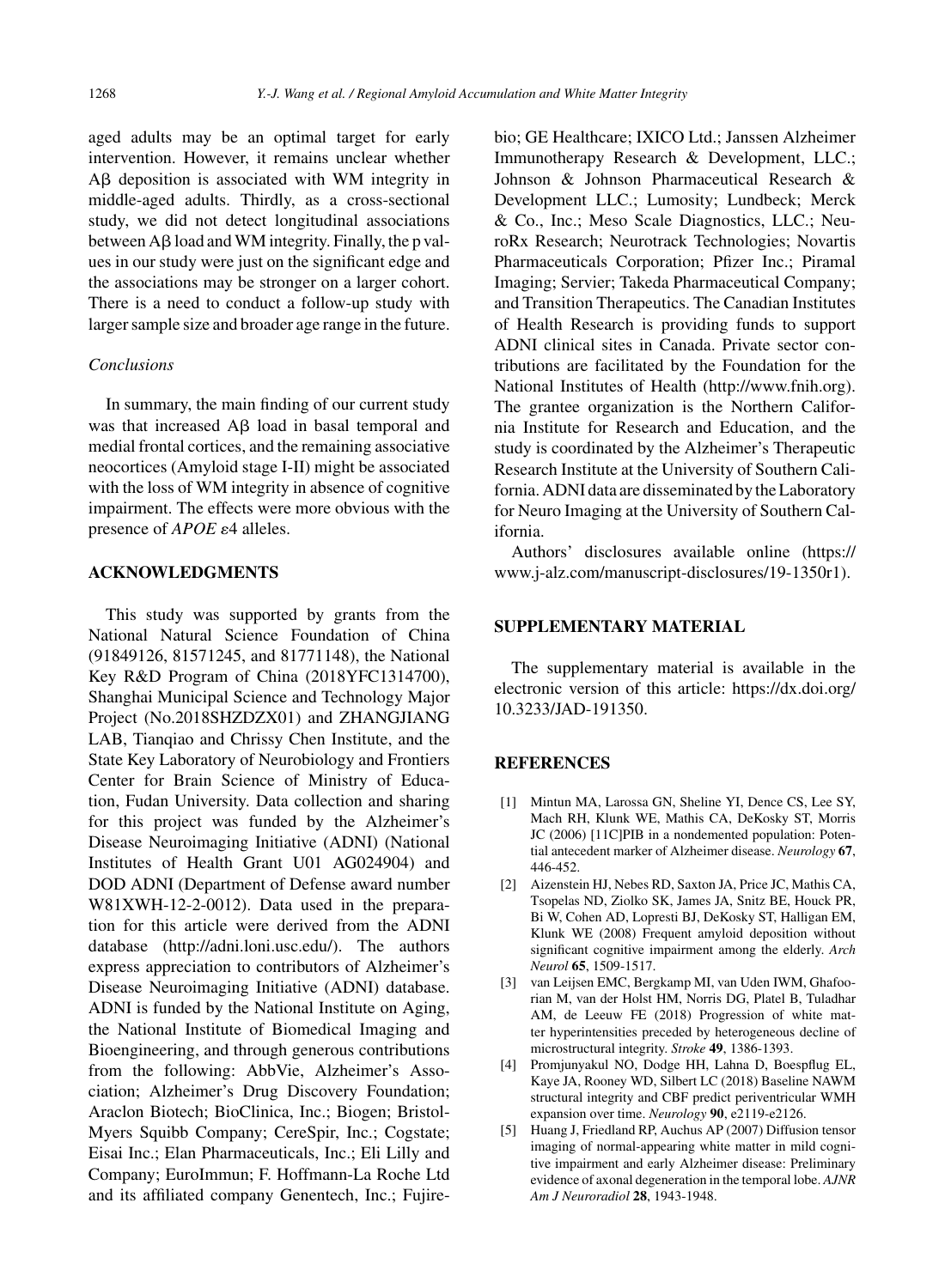- [6] Grambaite R, Stenset V, Reinvang I, Walhovd KB, Fjell AM, Fladby T (2010) White matter diffusivity predicts memory in patients with subjective and mild cognitive impairment and normal CSF total tau levels. *J Int Neuropsychol Soc* **16**, 58-69.
- [7] Fellgiebel A, Dellani PR, Greverus D, Scheurich A, Stoeter P, Muller MJ (2006) Predicting conversion to dementia in mild cognitive impairment by volumetric and diffusivity measurements of the hippocampus. *Psychiatry Res* **146**, 283-287.
- [8] Maillard P, Fletcher E, Lockhart SN, Roach AE, Reed B, Mungas D, DeCarli C, Carmichael OT (2014) White matter hyperintensities and their penumbra lie along a continuum of injury in the aging brain. *Stroke* **45**, 1721-1726.
- [9] Maniega SM, Valdes Hernandez MC, Clayden JD, Royle NA, Murray C, Morris Z, Aribisala BS, Gow AJ, Starr JM, Bastin ME, Deary IJ, Wardlaw JM (2015) White matter hyperintensities and normal-appearing white matter integrity in the aging brain. *Neurobiol Aging* **36**, 909-918.
- [10] Kalheim LF, Bjornerud A, Fladby T, Vegge K, Selnes P (2017) White matter hyperintensity microstructure in amyloid dysmetabolism. *J Cereb Blood Flow Metab* **37**, 356-365.
- [11] Al-Janabi OM, Brown CA, Bahrani AA, Abner EL, Barber JM, Gold BT, Goldstein LB, Murphy RR, Nelson PT, Johnson NF, Shaw LM, Smith CD, Trojanowski JQ, Wilcock DM, Jicha GA (2018) Distinct white matter changes associated with cerebrospinal fluid amyloid-beta1- 42 and hypertension. *J Alzheimers Dis* **66**, 1095-1104.
- [12] Song Z, Farrell ME, Chen X, Park DC (2018) Longitudinal accrual of neocortical amyloid burden is associated with microstructural changes of the fornix in cognitively normal adults. *Neurobiol Aging* **68**, 114-122.
- [13] Kantarci K, Schwarz CG, Reid RI, Przybelski SA, Lesnick TG, Zuk SM, Senjem ML, Gunter JL, Lowe V, Machulda MM, Knopman DS, Petersen RC, Jack CR, Jr. (2014) White matter integrity determined with diffusion tensor imaging in older adults without dementia: Influence of amyloid load and neurodegeneration. *JAMA Neurol* **71**, 1547-1554.
- [14] Thal DR, Rub U, Orantes M, Braak H (2002) Phases of A beta-deposition in the human brain and its relevance for the development of AD. *Neurology* **58**, 1791-1800.
- [15] Marcus C, Mena E, Subramaniam RM (2014) Brain PET in the diagnosis of Alzheimer's disease. *Clin Nucl Med* **39**, e413-422; quiz e423-416.
- [16] Ikonomovic MD, Buckley CJ, Heurling K, Sherwin P, Jones PA, Zanette M, Mathis CA, Klunk WE, Chakrabarty A, Ironside J, Ismail A, Smith C, Thal DR, Beach TG, Farrar G, Smith AP (2016) Post-mortem histopathology underlying beta-amyloid PET imaging following flutemetamol F 18 injection. *Acta Neuropathol Commun* **4**, 130.
- [17] Cho H, Choi JY, Hwang MS, Kim YJ, Lee HM, Lee HS, Lee JH, Ryu YH, Lee MS, Lyoo CH (2016) *In vivo* cortical spreading pattern of tau and amyloid in the Alzheimer disease spectrum. *Ann Neurol* **80**, 247-258.
- [18] Grothe MJ, Barthel H, Sepulcre J, Dyrba M, Sabri O, Teipel SJ (2017) *In vivo* staging of regional amyloid deposition. *Neurology* **89**, 2031-2038.
- [19] Rieckmann A, Van Dijk KR, Sperling RA, Johnson KA, Buckner RL, Hedden T (2016) Accelerated decline in white matter integrity in clinically normal individuals at risk for Alzheimer's disease. *Neurobiol Aging* **42**, 177-188.
- [20] Petersen RC, Aisen PS, Beckett LA, Donohue MC, Gamst AC, Harvey DJ, Jack CR, Jr., Jagust WJ, Shaw LM, Toga AW, Trojanowski JQ, Weiner MW (2010) Alzheimer's

Disease Neuroimaging Initiative (ADNI): Clinical characterization. *Neurology* **74**, 201-209.

- [21] Bertens D, Tijms BM, Vermunt L, Prins ND, Scheltens P, Visser PJ (2017) The effect of diagnostic criteria on outcome measures in preclinical and prodromal Alzheimer's disease: Implications for trial design. *Alzheimers Dement (N Y)* **3**, 513-523.
- [22] Mori S, Oishi K, Jiang H, Jiang L, Li X, Akhter K, Hua K, Faria AV, Mahmood A, Woods R, Toga AW, Pike GB, Neto PR, Evans A, Zhang J, Huang H, Miller MI, van Zijl P, Mazziotta J (2008) Stereotaxic white matter atlas based on diffusion tensor imaging in an ICBM template. *Neuroimage* **40**, 570-582.
- [23] Leow AD, Yanovsky I, Chiang MC, Lee AD, Klunder AD, Lu A, Becker JT, Davis SW, Toga AW, Thompson PM (2007) Statistical properties of Jacobian maps and the realization of unbiased large-deformation nonlinear image registration. *IEEE Trans Med Imaging* **26**, 822-832.
- [24] Landau SM, Mintun MA, Joshi AD, Koeppe RA, Petersen RC, Aisen PS, Weiner MW, Jagust WJ, Alzheimer's Disease Neuroimaging Initiative (2012) Amyloid deposition, hypometabolism, and longitudinal cognitive decline. *Ann Neurol* **72**, 578-586.
- [25] Shokouhi S, McKay JW, Baker SL, Kang H, Brill AB, Gwirtsman HE, Riddle WR, Claassen DO, Rogers BP (2016) Reference tissue normalization in longitudinal (18)F-florbetapir positron emission tomography of late mild cognitive impairment. *Alzheimers Res Ther* **8**, 2.
- [26] Schwarz CG, Senjem ML, Gunter JL, Tosakulwong N, Weigand SD, Kemp BJ, Spychalla AJ, Vemuri P, Petersen RC, Lowe VJ, Jack CR, Jr. (2017) Optimizing PiB-PET SUVR change-over-time measurement by a large-scale analysis of longitudinal reliability, plausibility, separability, and correlation with MMSE. *Neuroimage* **144**, 113-127.
- [27] Landau SM, Fero A, Baker SL, Koeppe R, Mintun M, Chen K, Reiman EM, Jagust WJ (2015) Measurement of longitudinal beta-amyloid change with 18F-florbetapir PET and standardized uptake value ratios. *J Nucl Med* **56**, 567-574.
- [28] Chen K, Roontiva A, Thiyyagura P, Lee W, Liu X, Ayutyanont N, Protas H, Luo JL, Bauer R, Reschke C, Bandy D, Koeppe RA, Fleisher AS, Caselli RJ, Landau S, Jagust WJ, Weiner MW, Reiman EM (2015) Improved power for characterizing longitudinal amyloid-beta PET changes and evaluating amyloid-modifying treatments with a cerebral white matter reference region. *J Nucl Med* **56**, 560-566.
- [29] Brendel M, Hogenauer M, Delker A, Sauerbeck J, Bartenstein P, Seibyl J, Rominger A (2015) Improved longitudinal [(18)F]-AV45 amyloid PET by white matter reference and VOI-based partial volume effect correction. *Neuroimage* **108**, 450-459.
- [30] Zeydan B, Schwarz CG, Lowe VJ, Reid RI, Przybelski SA, Lesnick TG, Kremers WK, Senjem ML, Gunter JL, Min HK, Vemuri P, Knopman DS, Petersen RC, Jack CR, Jr., Kantarci OH, Kantarci K (2019) Investigation of white matter PiB uptake as a marker of white matter integrity. *Ann Clin Transl Neurol* **6**, 678-688.
- [31] Villeneuve S, Rabinovici GD, Cohn-Sheehy BI, Madison C, Ayakta N, Ghosh PM, La Joie R, Arthur-Bentil SK, Vogel JW, Marks SM, Lehmann M, Rosen HJ, Reed B, Olichney J, Boxer AL, Miller BL, Borys E, Jin LW, Huang EJ, Grinberg LT, DeCarli C, Seeley WW, Jagust W (2015) Existing Pittsburgh Compound-B positron emission tomography thresholds are too high: Statistical and pathological evaluation. *Brain* **138**, 2020-2033.